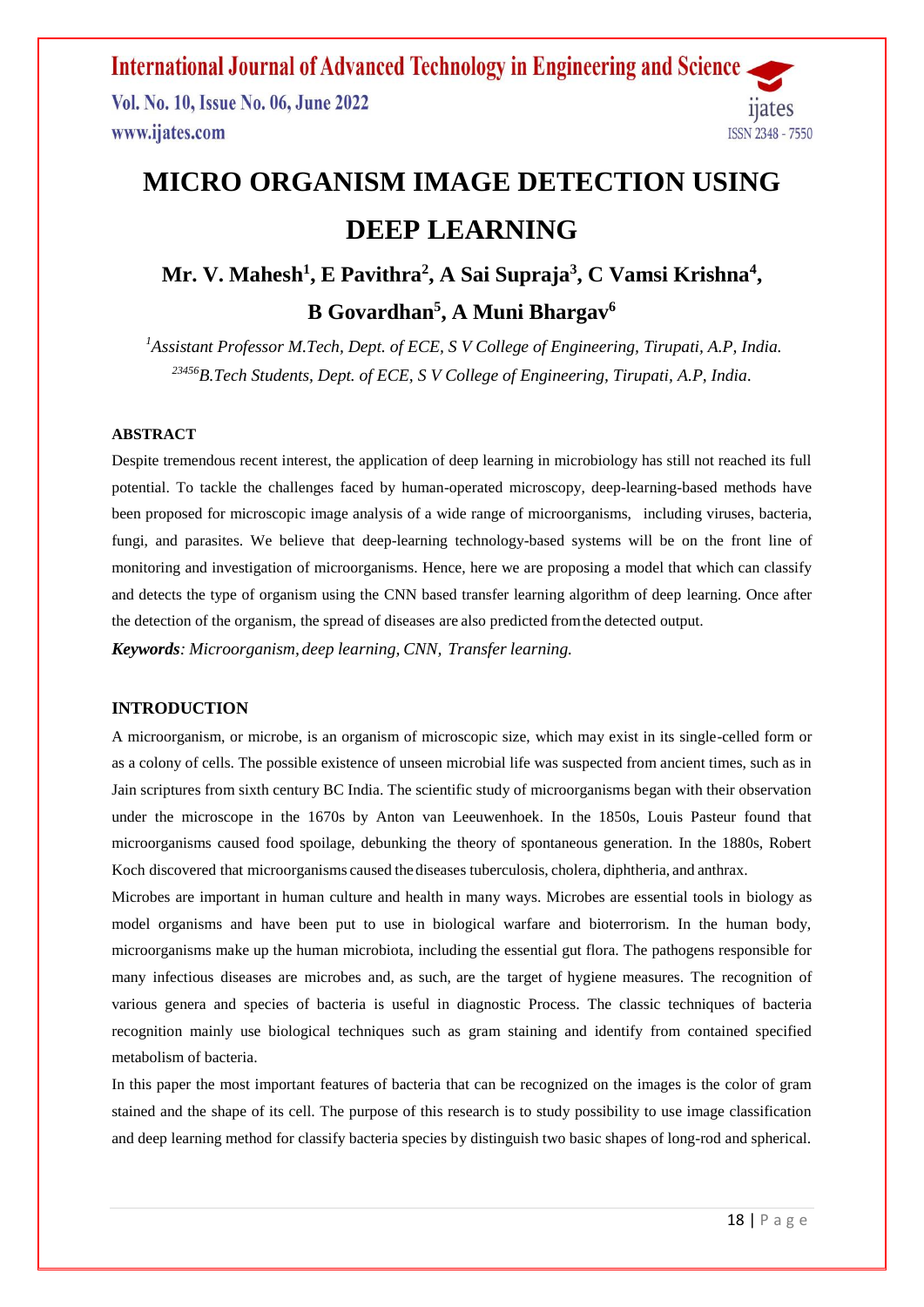Vol. No. 10, Issue No. 06, June 2022 www.ijates.com



## **LITERATURE REVIEW**

| S.<br>N <sub>O</sub> | Journal Type with year                  | <b>Authors</b> | <b>Title</b>                                                                                                                                                                     | <b>Outcomes</b>                                                                                         |
|----------------------|-----------------------------------------|----------------|----------------------------------------------------------------------------------------------------------------------------------------------------------------------------------|---------------------------------------------------------------------------------------------------------|
| 1                    | Lancet Digit Health 1,<br>271-297, 2019 | Liu, X         | A comparison of deep<br>learning performances<br>against health-care<br>professionals in<br>detecting diseasesfrom<br>medical imaging: a<br>systemic review and<br>meta-analysis | A comparison of deep learning<br>performances against health-care<br>professionals in detectingdiseases |
| $\overline{2}$       | Trends Cancer 5, 157-<br>169,2019       | Levine,<br>A.B | Rise of the machines:<br>advances indeep<br>learning for cancer<br>diagnosis                                                                                                     | Study of deep learning for<br>cancer diagnosis                                                          |
| 3                    | Sci. Adv. 6, eabd5354,2020              | Daz, M.S       | Virus detection using<br>nanoparticles and deep<br>neuralnetwork-enabled<br>smartphone system                                                                                    | Virus detection using<br>nanoparticles and deepneural<br>network-enabled                                |
| 4                    | Trends Biotechnol. 37,<br>310-324, 2019 | Riordon, J     | Deep learning with<br>microfluidicsfor<br>biotechnology                                                                                                                          | Study of Deep learningwith<br>microfluidics                                                             |

### **EXISTING METHOD**

In the existing there is no methods are implemented to check or detect the types of microorganisms. The only way is to do the process manually in the labs and predict the microorganisms using the microscopes that which consumes a lot of time and more human effort.

## **DISADVANTAGES**

- 1. Time consuming
- 2. More human

## **PROPOSED METHOD**

In our proposed method we are proposing a model that which can classify and detects the type of organism using the CNN based transfer learning algorithm (MobileNet) of deep learning. Here we are considering the four classes of four microorganisms. After the preprocessing of the considered dataset, we perform the training with the transfer learning method that which is used for the testing purpose and we will be detecting the type of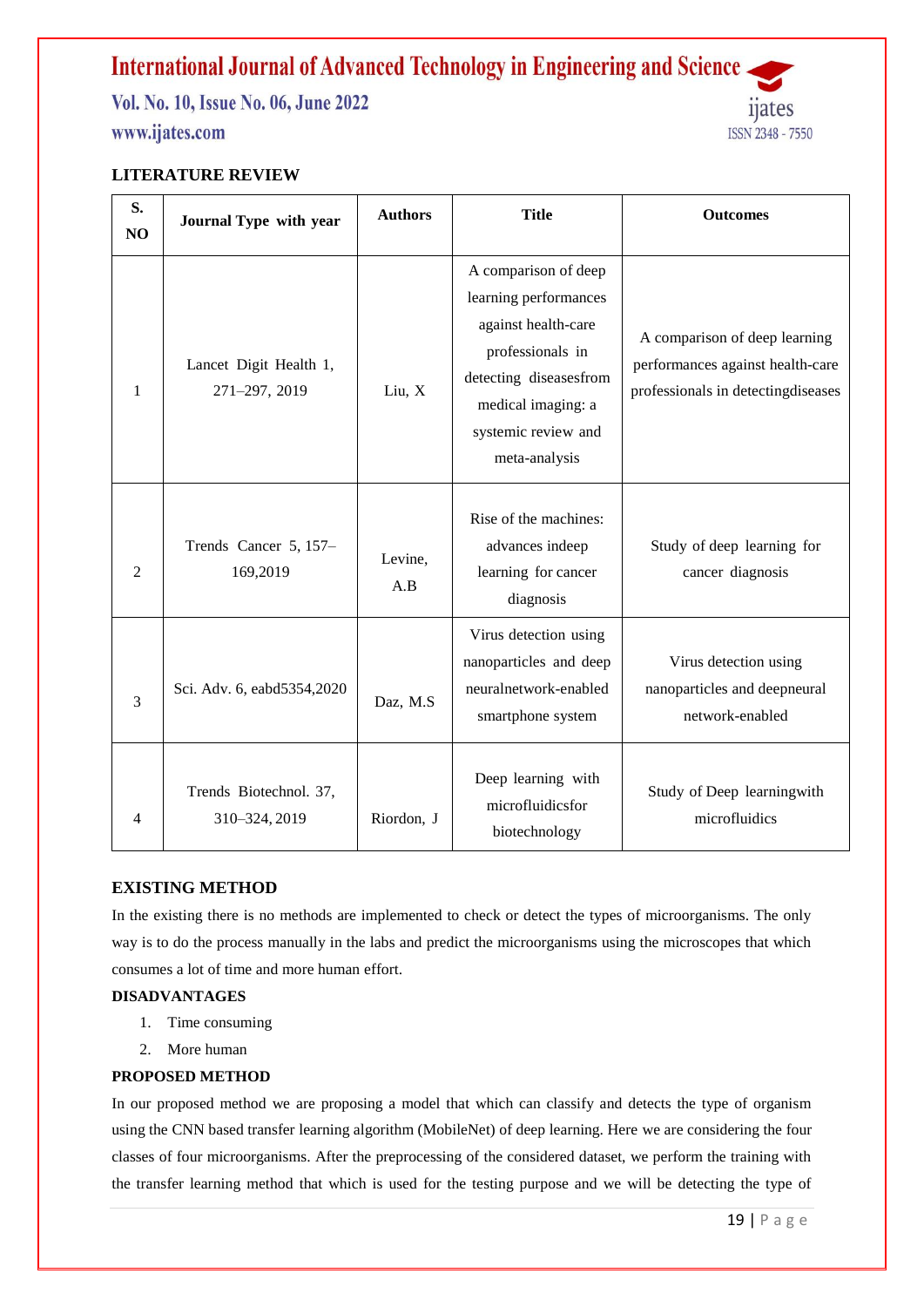## **International Journal of Advanced Technology in Engineering and Science** Vol. No. 10, Issue No. 06, June 2022 www.ijates.com ISSN 2348 - 7550

microorganisms. Once after the detection of the organism, the spread of diseases are also predicted from the detected output. The flow of the proposed method is shown in the below block diagram.



**Fig 1: Block diagram of proposed method**

## **METHODS OR TECHNIQUES USED**

## **CNN:**

In deep learning, a convolutional neural network (CNN, or ConvNet) is a class of deep neural networks, most commonly applied to analyzing visual imagery. A convolutional neural network consists of an input layer, hidden layers and an output layer. In any feed-forward neural network, any middle layers are called hidden because their inputs and outputs are masked by the activation function and final convolution. In a convolutional neural network, the hidden layers include layers that perform convolutions. Typically this includes a layer that does multiplication or other dot product, and its activation function is commonly RELU. This is followed by other convolution layers such as pooling layers, fully connected layers and normalization layers**.**

## **SIMULATION RESULT**

Testing of four Categories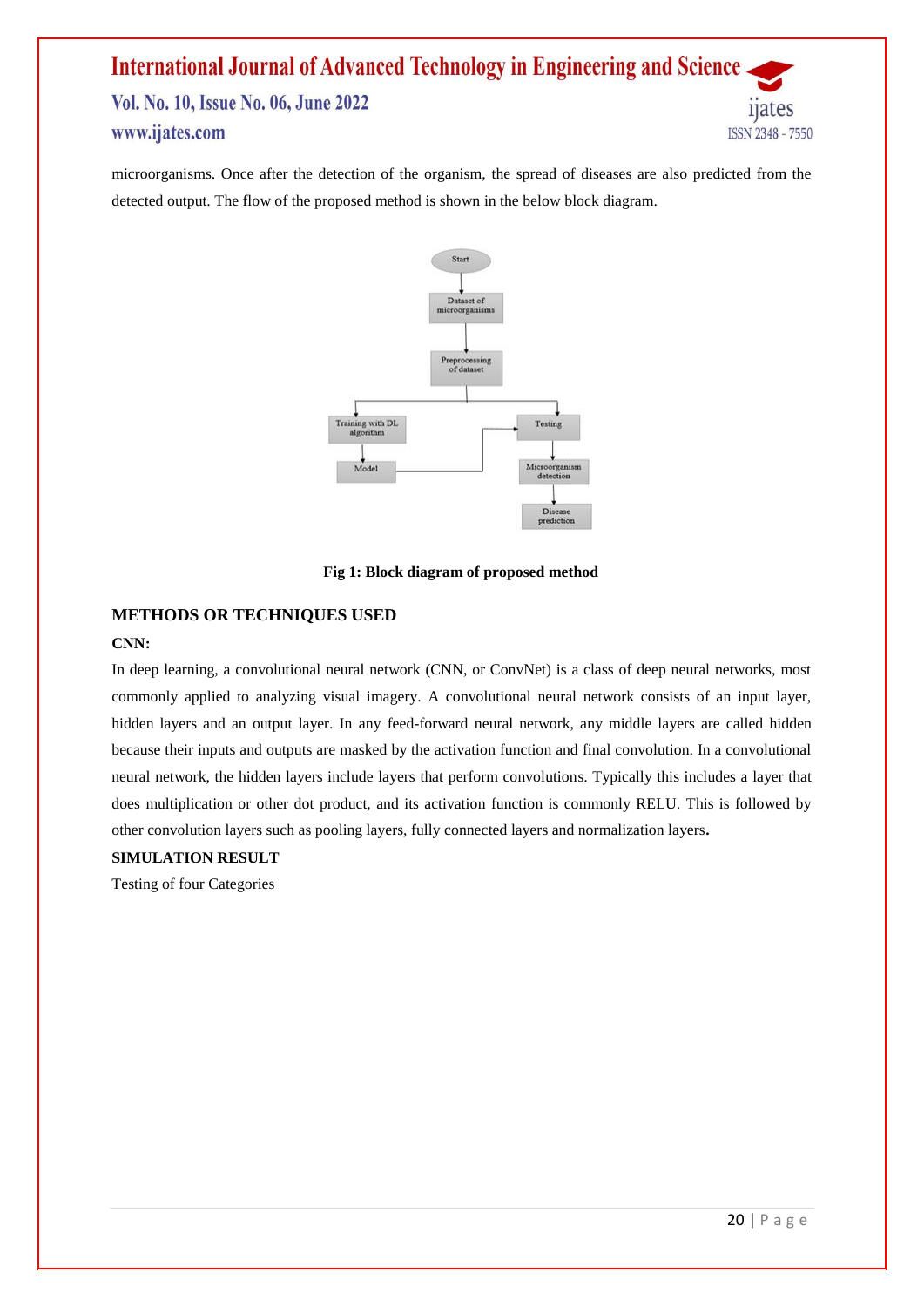

|            | hTr:Tm2ilom/TmR)                                                                          |  |  |
|------------|-------------------------------------------------------------------------------------------|--|--|
|            | Out[30]: <matplotlib.image.axesimage 0x1c0986e2a00="" at=""></matplotlib.image.axesimage> |  |  |
|            | o<br>50                                                                                   |  |  |
|            | 100                                                                                       |  |  |
|            | 150                                                                                       |  |  |
|            | 200                                                                                       |  |  |
|            | 250<br>50<br>150<br>200<br>100<br>250<br>O.                                               |  |  |
|            | In $[31]$ : img=img.reshape(-1,256,256,3)                                                 |  |  |
|            | In $[32]$ : res = model.predict(img)<br>$res1 = res$<br>res                               |  |  |
| Out[32]:   | array([[0.77539694, 0.16069993, 0.05157119, 0.01233193]], dtype=float32)                  |  |  |
| In $[33]:$ | $res = (model,predict(img) > 0.5).astype(np.int32)$<br>res<br>res1[0,3]                   |  |  |
|            | Out[33]: 0.012331929                                                                      |  |  |

**Fig 2:** Category 1

## **OUTPUT1:**

| In [141]: if $res[0,0] == 1$ :<br>print(res1[0,0],"category-EOSINOPHIL")<br>elif $res[0,1] == 1$ :<br>print(res1[0,1], "LYMPHOCYTE")<br>elif $res[0,2] == 1$ :<br>print(res1[0,2], "MONOCYTE")<br>Also:<br>$print(res1[0,3]$ , "NEUTROPHIL") |
|----------------------------------------------------------------------------------------------------------------------------------------------------------------------------------------------------------------------------------------------|
| 0.94138604 category-EOSINOPHIL                                                                                                                                                                                                               |
|                                                                                                                                                                                                                                              |

**Fig 3**: Detection of range and image

#### **INPUT2:**

| In [34]: d='C:\\Users\\pavi\\OneDrive\\Desktop\\microclassification\\TEST\\LYMPHOCYTE\\10.jpg'<br>$img=cv2.inread(d)$<br>plt.imshow(img) |  |  |  |
|------------------------------------------------------------------------------------------------------------------------------------------|--|--|--|
| Out[34]: <matplotlib.image.axesimage 0x1c098777cd0="" at=""></matplotlib.image.axesimage>                                                |  |  |  |
| O<br>50<br>100<br>150<br>200<br>250<br>200<br>150<br>50<br>100<br>250<br>$\Omega$                                                        |  |  |  |
| In $[35]$ : img=img.reshape(-1,256,256,3)                                                                                                |  |  |  |
| In $[36]$ : $res = model.predict(img)$<br>$res1 = res$<br>res                                                                            |  |  |  |
| Out[36]: array([[0.00804759, 0.96316713, 0.02609701, 0.00268824]], dtype=float32)                                                        |  |  |  |
| In [37]: res = (model.predict(img) > $0.5$ ).astype(np.int32)<br>res<br>res1[0,3]                                                        |  |  |  |
| Out[37]: 0.0026882405                                                                                                                    |  |  |  |

**Fig 4:** Category 2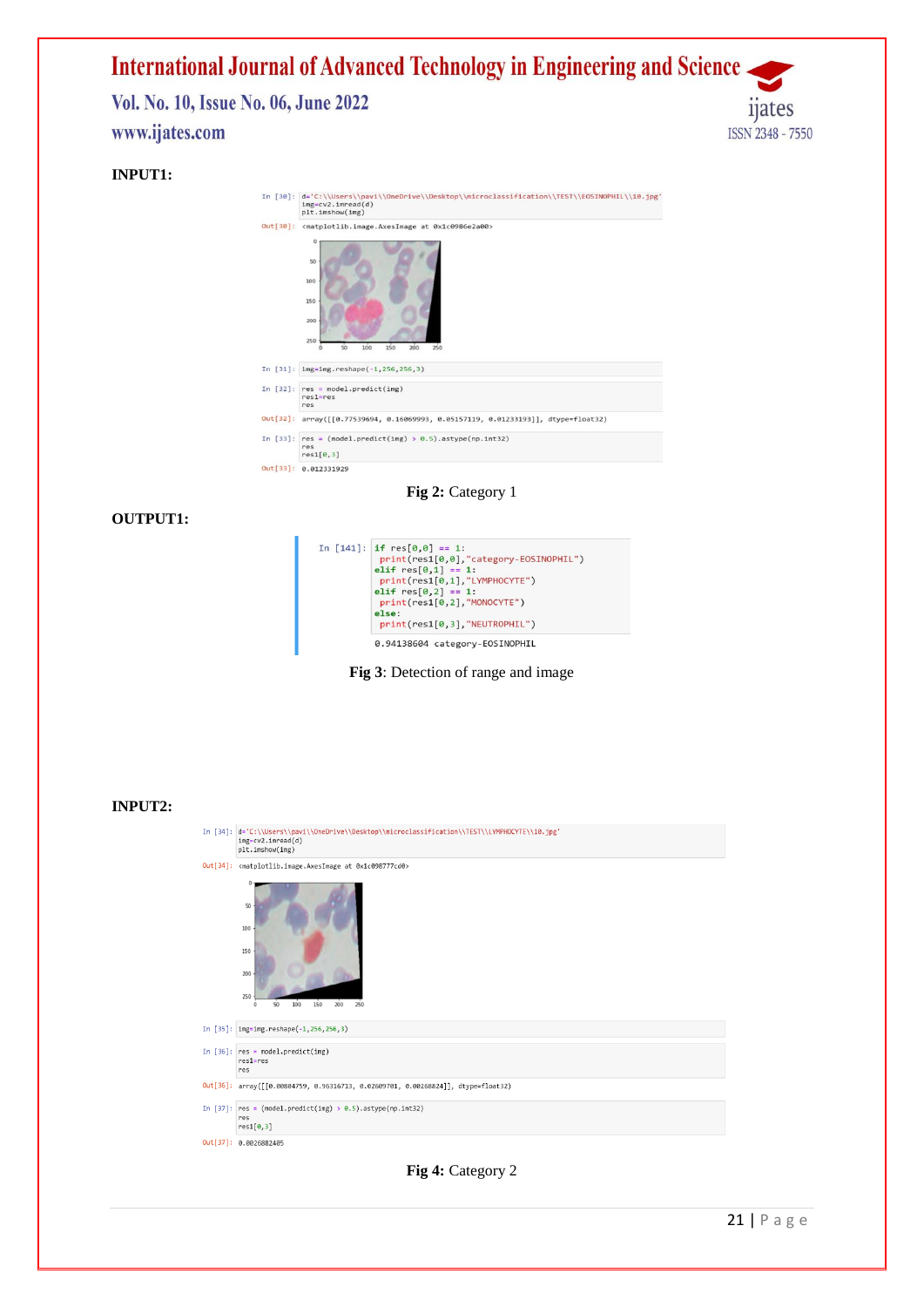Vol. No. 10, Issue No. 06, June 2022 www.ijates.com

## **OUTPUT2:**

| In [38]: if $res[0,0] == 1$ :<br>print(res1[0,0],"category-EOSINOPHIL") |
|-------------------------------------------------------------------------|
|                                                                         |
| elif $res[0,1] == 1$ :                                                  |
| print(res1[0,1], "LYMPHOCYTE")                                          |
| elif $res[0,2] == 1$ :                                                  |
| print(res1[0,2], "MONOCYTE")                                            |
| else:                                                                   |
| print(res1[0,3], "NEUTROPHIL")                                          |
|                                                                         |

## **Fig 5:** Detection of range and image

## **INPUT3:**

| In $[39]$ : | d='C:\\Users\\pavi\\OneDrive\\Desktop\\microclassification\\TEST\\MONOCYTE\\10.jpg'<br>$img=cv2 .imread(d)$<br>plt.imshow(img) |  |  |
|-------------|--------------------------------------------------------------------------------------------------------------------------------|--|--|
| Out[39]:    | <matplotlib.image.axesimage 0x1c0987dde80="" at=""></matplotlib.image.axesimage>                                               |  |  |
|             | $\mathbb O$<br>50<br>100<br>150<br>200<br>250<br>150<br>200<br>50<br>100<br>250<br>$\Omega$                                    |  |  |
| In $[40]:$  | $img = img \cdot reshape(-1, 256, 256, 3)$                                                                                     |  |  |
|             | In $[41]$ : $res = model.predict(img)$<br>$res1 = res$<br>res                                                                  |  |  |
|             | Out[41]: array([[2.1410050e-04, 5.1742676e-04, 9.9631906e-01, 2.9493421e-03]],<br>dtype=float32)                               |  |  |
| In $[42]$ : | $res = (model.predict(img) > 0.5).astype(np.int32)$<br>res<br>res1[0,3]                                                        |  |  |
|             |                                                                                                                                |  |  |

**Fig 6:** Category 3

## **OUTPUT3:**

| In [43]: if $res[0,0] == 1$ :          |
|----------------------------------------|
| print(res1[0,0],"category-EOSINOPHIL") |
| elif $res[0,1] == 1$ :                 |
| $print(res1[0,1]$ , "LYMPHOCYTE")      |
| elif $res[0,2] == 1$ :                 |
| $print(res1[0,2]$ , "MONOCYTE")        |
| else:                                  |
| $print(res1[0,3]$ , "NEUTROPHIL")      |
| 0.99631906 MONOCYTE                    |

**Fig 7:** Detection of range and image

11ates

ISSN 2348 - 7550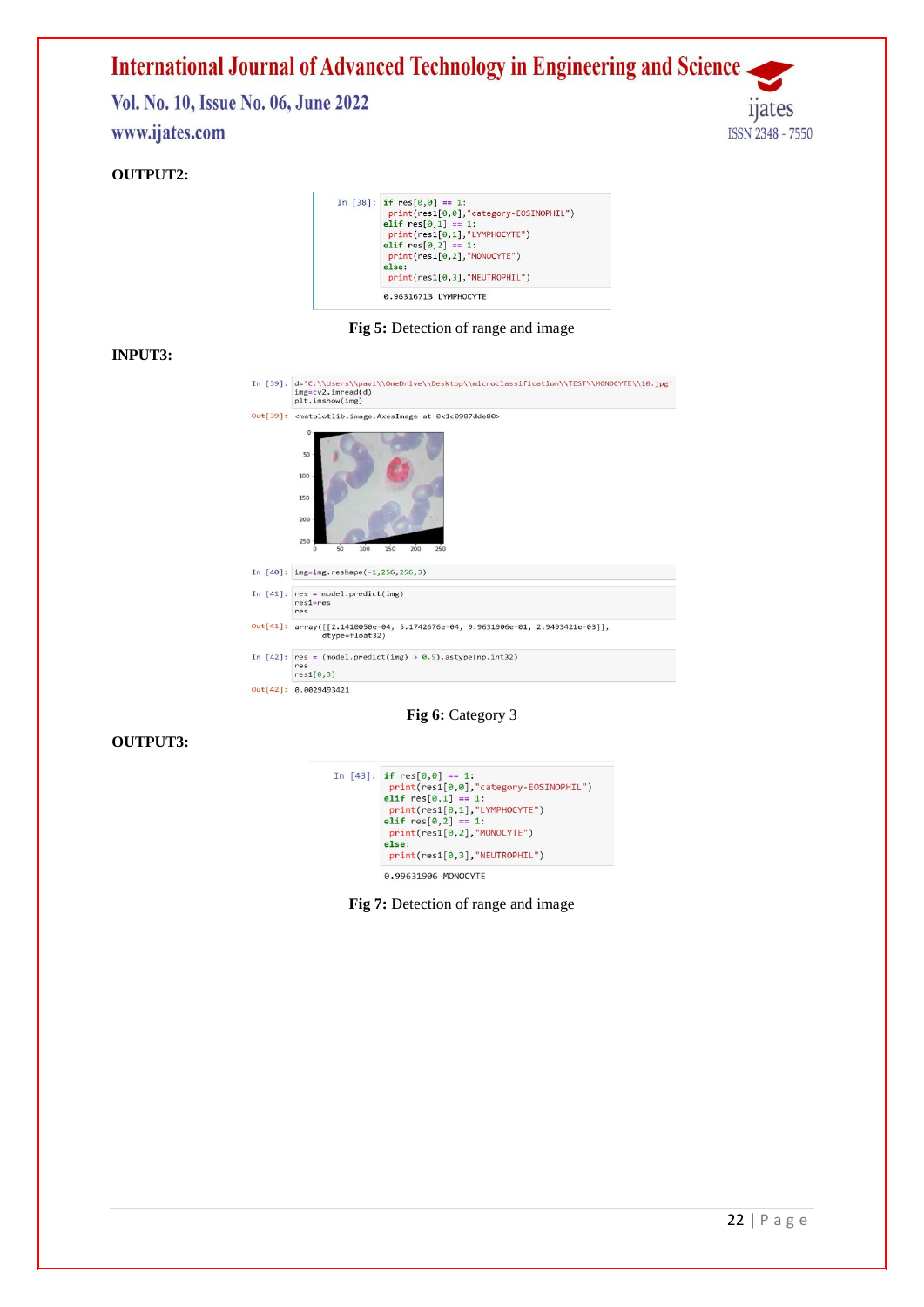## **International Journal of Advanced Technology in Engineering and Science** Vol. No. 10, Issue No. 06, June 2022 www.ijates.com ISSN 2348 - 7550

#### **INPUT4:**



**Fig 8:** Category 3

#### **OUTPUT4:**

```
In [48]: if res[0,0] == 1:
 print(res1[0,0],"category-EOSINOPHIL")
elif res[0,1] == 1:
 print(res1[0,1],"LYMPHOCYTE")
elif res[0,2] == 1:
 print(res1[0,2], "MONOCYTE")
else:
 print(res1[0,3], "NEUTROPHIL")
```
0.9932493 NEUTROPHIL

#### **Fig 9:** Detection of range and image

## **ADVANTAGES**

- 1. Accurate classification
- 2. Less complexity
- 3. High performance enables Scheduled Monitoring.

#### **APPLICATIONS**

- 1. Diagnostic process especially for infected patients.
- 2. Used in Laboratories.
- 3. Mainly used in analyzing visual imagery.

### **HARDWARE&SOFTWARE REQUIREMENTS**

### **H/W Configuration:**

- 1. Processor I3/Intel Processor
- 2. Hard Disk -160GB
- 3. RAM -8Gb